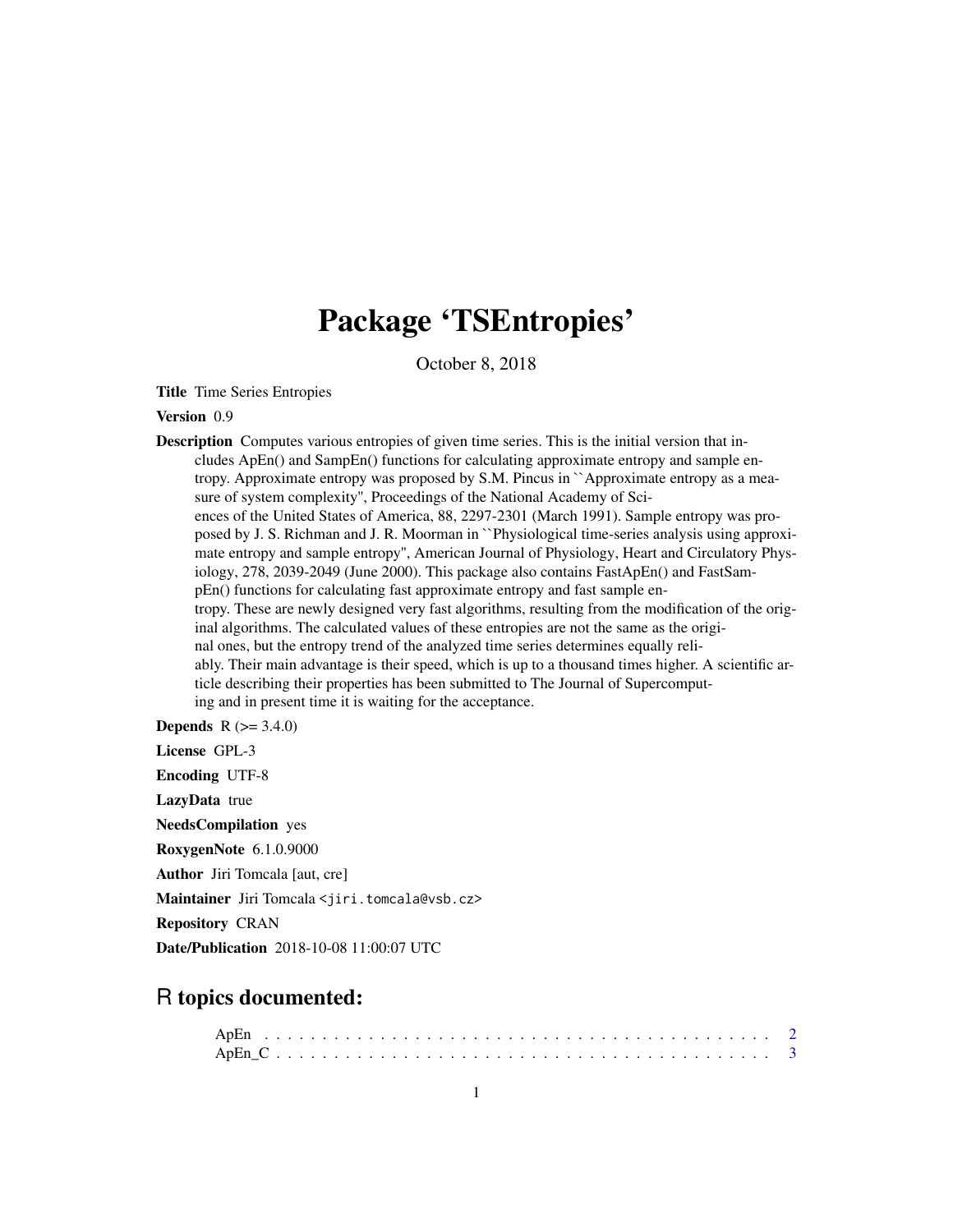#### <span id="page-1-0"></span> $\Delta p$ En

#### $\blacksquare$

ApEn *ApEn*

#### Description

This function computes approximate entropy of given time series.

#### Usage

ApEn(TS, dim = 2, lag = 1,  $r = 0.2 * sd(TS)$ )

#### Arguments

| TS. | - given time series                                       |
|-----|-----------------------------------------------------------|
| dim | - dimension of given time series, default value is 2      |
| lag | - downsampling, default value is 1                        |
| r   | - radius of searched areas, default value is $0.2*sd(TS)$ |

#### Examples

```
timser <- rnorm(2000)
ApEn(timser)
ApEn(timser, r = 0.1*sd(timser))
ApEn(timser, dim = 3, r = 0.1*sd(timser))
```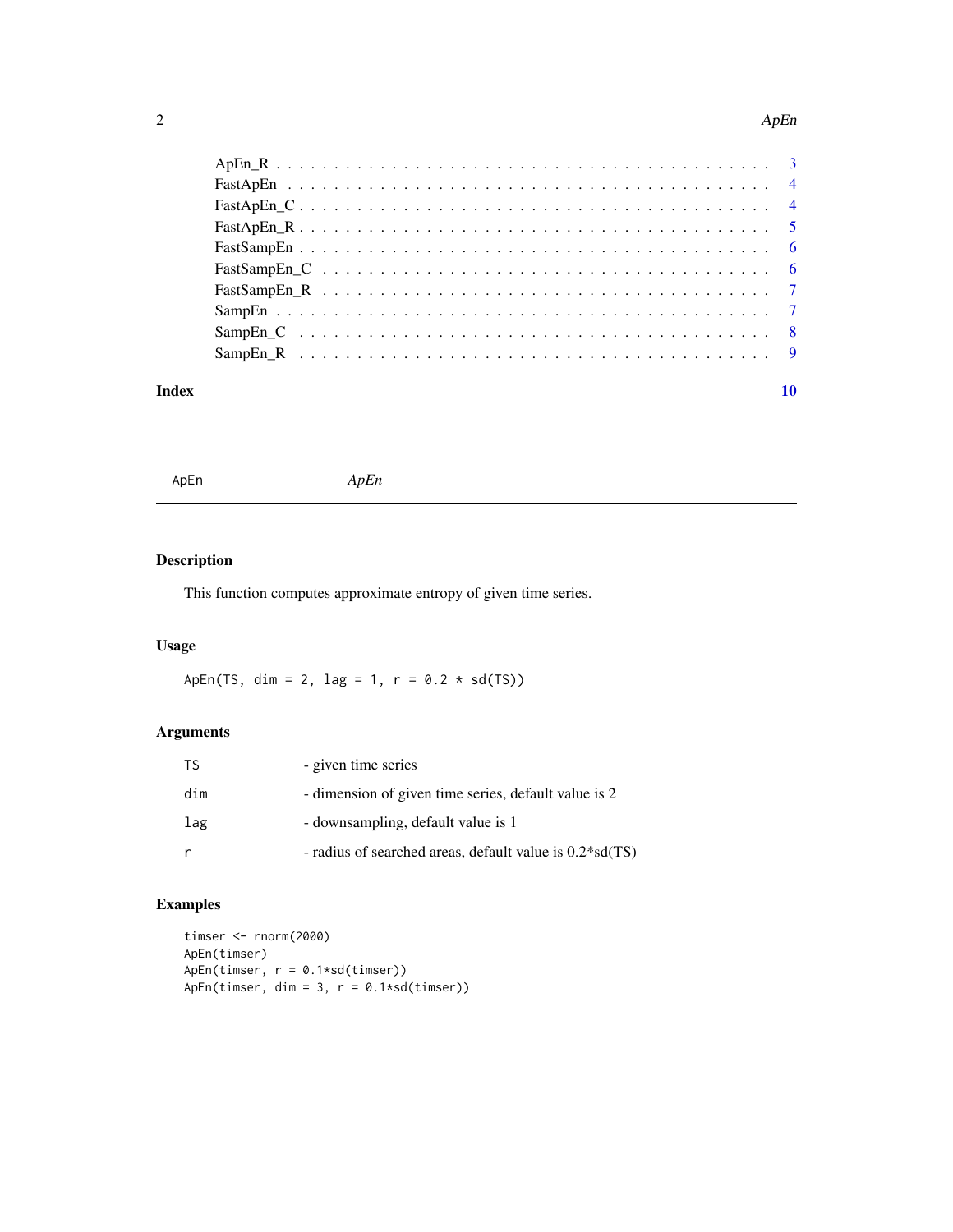<span id="page-2-0"></span>ApEn\_C *ApEn\_C*

#### Description

This function computes approximate entropy of given time series. It is implemented in C.

#### Usage

ApEn\_C(TS, dim = 2, lag = 1,  $r = 0.2 * sd(TS)$ )

#### Arguments

| TS  | - given time series                                       |
|-----|-----------------------------------------------------------|
| dim | - dimension of given time series, default value is 2      |
| lag | - downsampling, default value is 1                        |
| r   | - radius of searched areas, default value is $0.2*sd(TS)$ |

#### Examples

timser <- rnorm(2000) ApEn\_C(timser) ApEn\_C(timser, r = 0.1\*sd(timser))  $ApEn_C(timser, dim = 3, r = 0.1*sd(timser))$ 

ApEn\_R *ApEn\_R*

#### Description

This function computes approximate entropy of given time series. It is implemented in R.

#### Usage

ApEn\_R(TS, dim = 2, lag = 1,  $r = 0.2 * sd(TS)$ )

#### Arguments

| TS  | - given time series                                       |
|-----|-----------------------------------------------------------|
| dim | - dimension of given time series, default value is 2      |
| lag | - downsampling, default value is 1                        |
|     | - radius of searched areas, default value is $0.2*sd(TS)$ |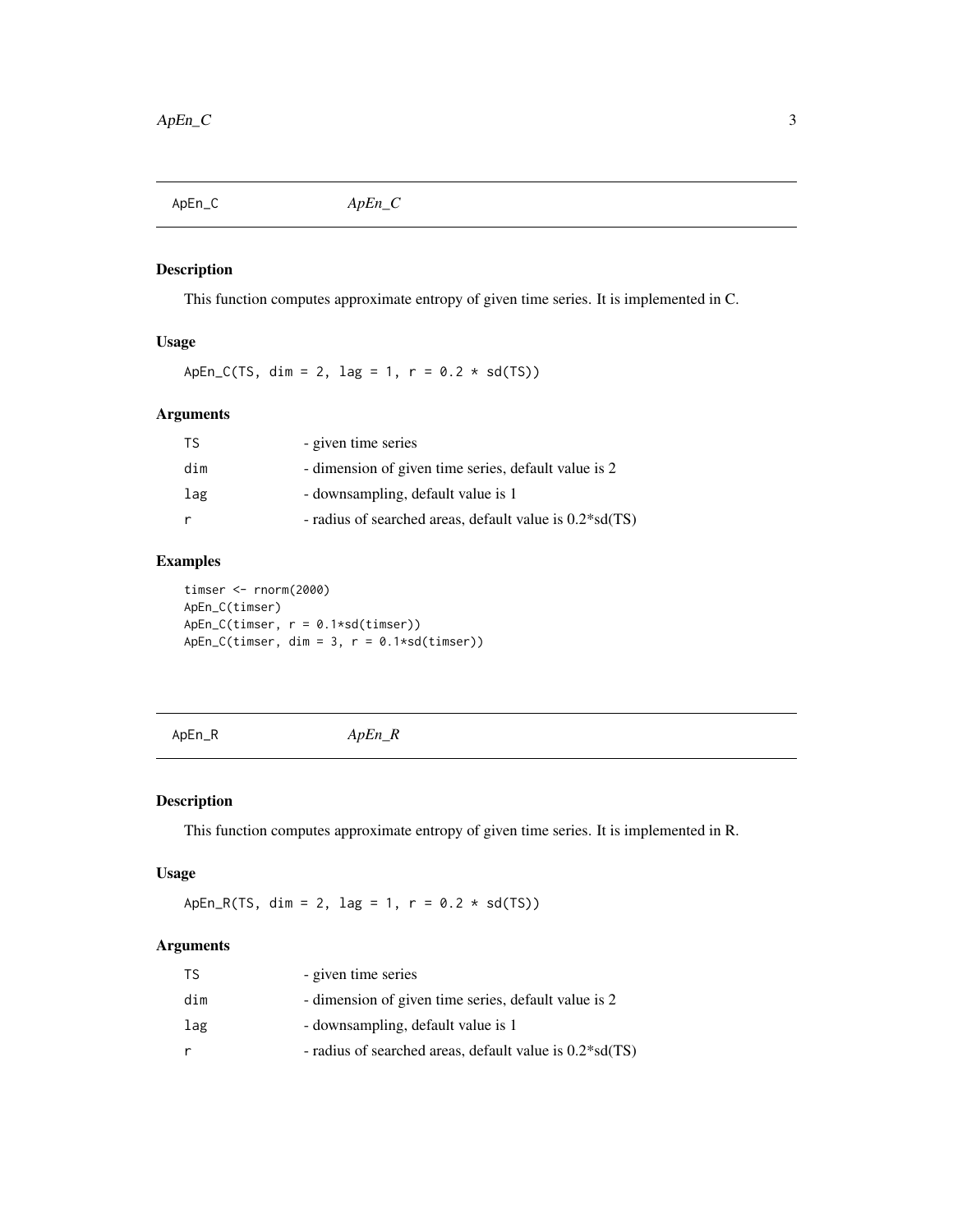#### Examples

```
timser <- rnorm(2000)
ApEn_R(timser)
ApEn_R(timser, r = 0.1*sd(timser))
ApEn_R(timser, dim = 3, r = 0.1*sd(timser))
```
FastApEn *FastApEn*

#### Description

This function computes fast approximate entropy of given time series.

#### Usage

FastApEn(TS, dim = 2, lag = 1,  $r = 0.15 * sd(TS)$ )

#### Arguments

| <b>TS</b> | - given time series                                          |
|-----------|--------------------------------------------------------------|
| dim       | - dimension of given time series, default value is 2         |
| lag       | - downsampling, default value is 1                           |
|           | - radius of searched areas, default value is $0.15 * sd(TS)$ |

#### Examples

```
timser <- rnorm(2000)
FastApEn(timser)
FastApEn(timser, r = 0.1 * sd(timser))
FastApEn(timser, dim = 3, r = 0.1 * sd(timser))
```
#### Description

This function computes fast approximate entropy of given time series. It is implemented in C.

#### Usage

```
FastApEn_C(TS, dim = 2, lag = 1, r = 0.15 * sd(TS))
```
<span id="page-3-0"></span>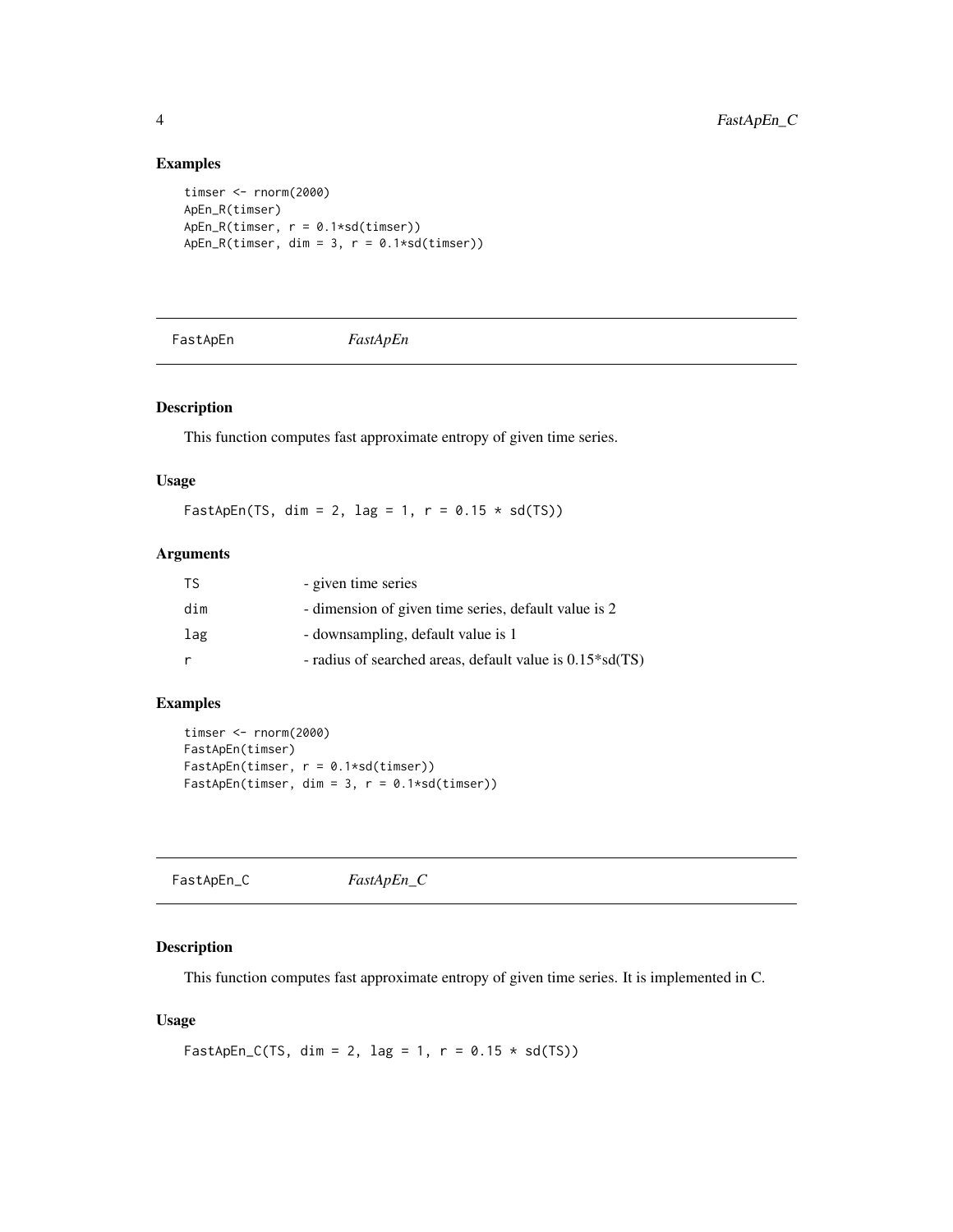#### <span id="page-4-0"></span>FastApEn\_R 5

#### Arguments

| TS. | - given time series                                          |
|-----|--------------------------------------------------------------|
| dim | - dimension of given time series, default value is 2         |
| lag | - downsampling, default value is 1                           |
|     | - radius of searched areas, default value is $0.15 * sd(TS)$ |

#### Examples

```
timser <- rnorm(2000)
FastApEn_C(timser)
FastApEn_C(timser, r = 0.1*sd(timser))
FastApEn_C(timser, dim = 3, r = 0.1*sd(timser))
```
FastApEn\_R *FastApEn\_R*

#### Description

This function computes fast approximate entropy of given time series. It is implemented in R.

#### Usage

FastApEn\_R(TS, dim = 2, lag = 1,  $r = 0.15 * sd(TS)$ )

#### Arguments

| TS. | - given time series                                          |
|-----|--------------------------------------------------------------|
| dim | - dimension of given time series, default value is 2         |
| lag | - downsampling, default value is 1                           |
|     | - radius of searched areas, default value is $0.15 * sd(TS)$ |

#### Examples

```
timser <- rnorm(2000)
FastApEn_R(timser)
FastApEn_R(timser, r = 0.1*sd(timser))
FastApEn_R(timser, dim = 3, r = 0.1*sd(timser))
```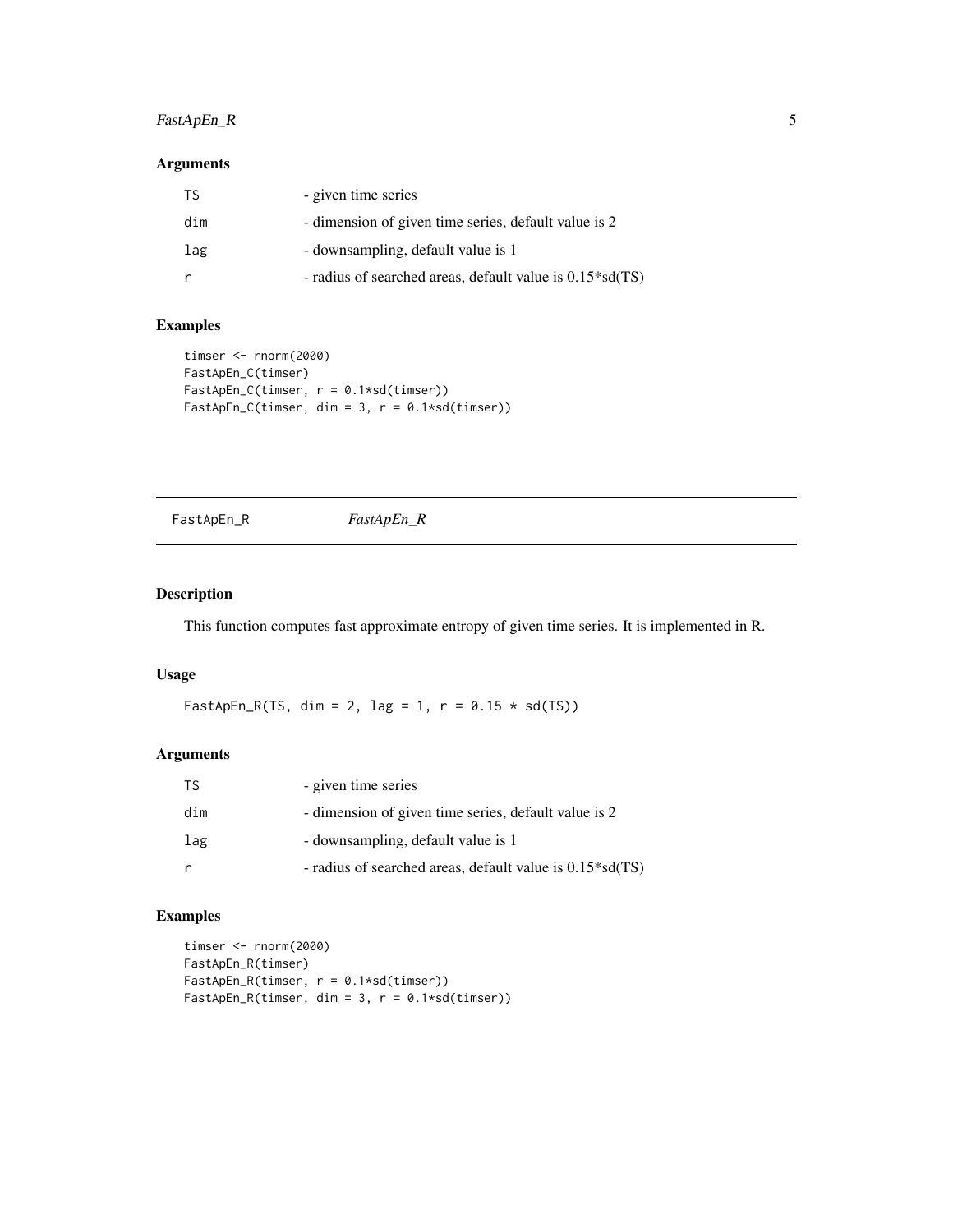<span id="page-5-0"></span>FastSampEn *FastSampEn*

#### Description

This function computes fast sample entropy of given time series.

#### Usage

FastSampEn(TS, dim = 2, lag = 1,  $r = 0.15 * sd(TS)$ )

#### Arguments

| TS  | - given time series                                          |
|-----|--------------------------------------------------------------|
| dim | - dimension of given time series, default value is 2         |
| lag | - downsampling, default value is 1                           |
| r   | - radius of searched areas, default value is $0.15 * sd(TS)$ |

#### Examples

```
timser <- rnorm(2000)
FastSampEn(timser)
FastSampEn(timser, r = 0.1*sd(timser))
FastSampEn(timser, dim = 3, r = 0.1*sd(timser))
```
FastSampEn\_C *FastSampEn\_C*

#### Description

This function computes fast sample entropy of given time series. It is implemented in C.

#### Usage

FastSampEn\_C(TS, dim = 2, lag = 1,  $r = 0.15 * sd(TS)$ )

#### Arguments

| TS  | - given time series                                          |
|-----|--------------------------------------------------------------|
| dim | - dimension of given time series, default value is 2         |
| lag | - downsampling, default value is 1                           |
|     | - radius of searched areas, default value is $0.15 * sd(TS)$ |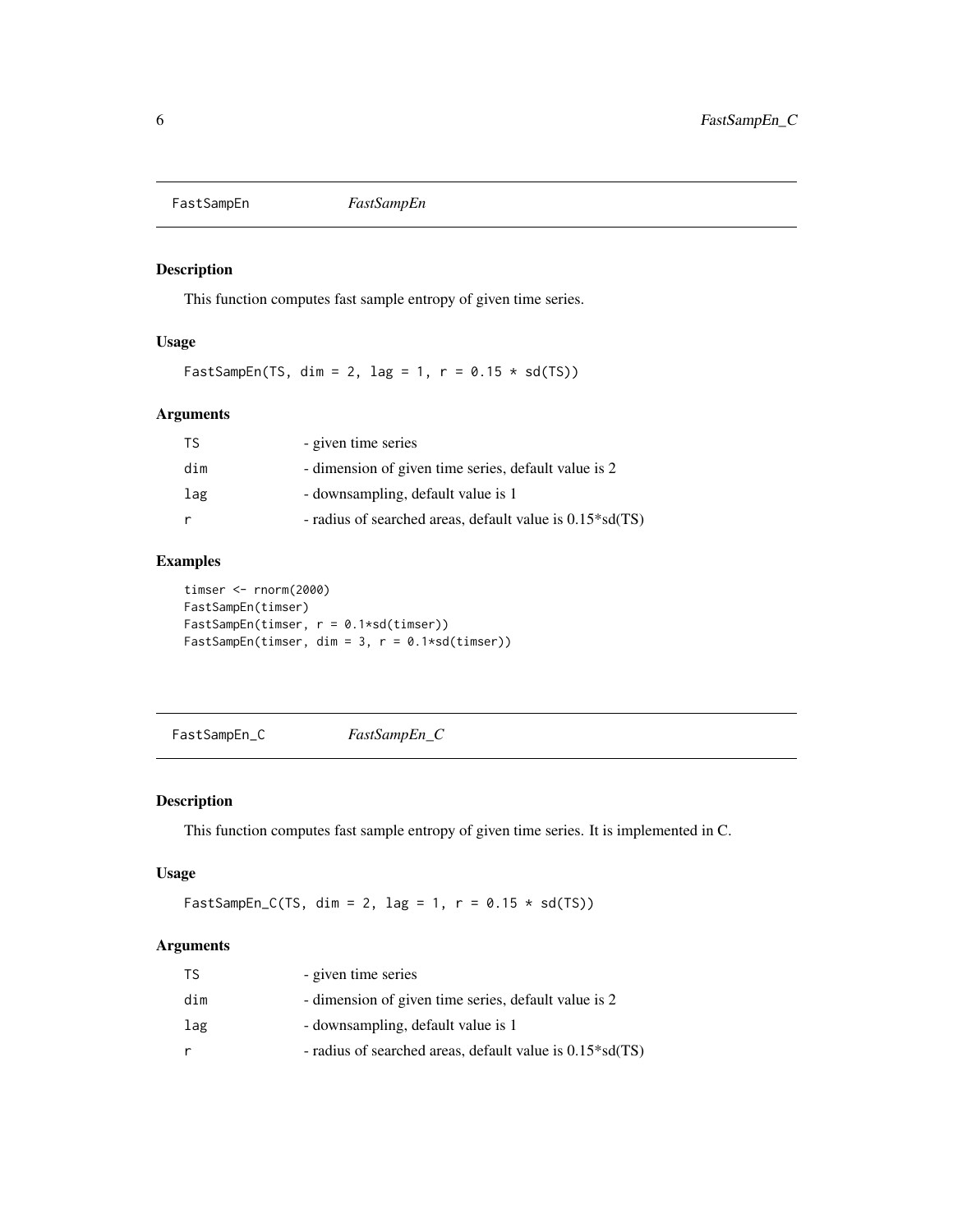#### <span id="page-6-0"></span>FastSampEn\_R 7

#### Examples

```
timser <- rnorm(2000)
FastSampEn_C(timser)
FastSampEn_C(timser, r = 0.1*sd(timser))
FastSampEn_C(timser, dim = 3, r = 0.1 * sd(timser))
```
FastSampEn\_R *FastSampEn\_R*

#### Description

This function computes fast sample entropy of given time series. It is implemented in R.

#### Usage

FastSampEn\_R(TS, dim = 2, lag = 1,  $r = 0.15 \times sd(TS)$ )

#### Arguments

| <b>TS</b> | - given time series                                          |
|-----------|--------------------------------------------------------------|
| dim       | - dimension of given time series, default value is 2         |
| lag       | - downsampling, default value is 1                           |
|           | - radius of searched areas, default value is $0.15 * sd(TS)$ |

#### Examples

```
timser <- rnorm(2000)
FastSampEn_R(timser)
FastSampEn_R(timser, r = 0.1*sd(timser))
FastSampEn_R(timser, dim = 3, r = 0.1 * sd(timser))
```
SampEn *SampEn*

#### Description

This function computes sample entropy of given time series.

#### Usage

SampEn(TS, dim = 2, lag = 1,  $r = 0.2 * sd(TS)$ )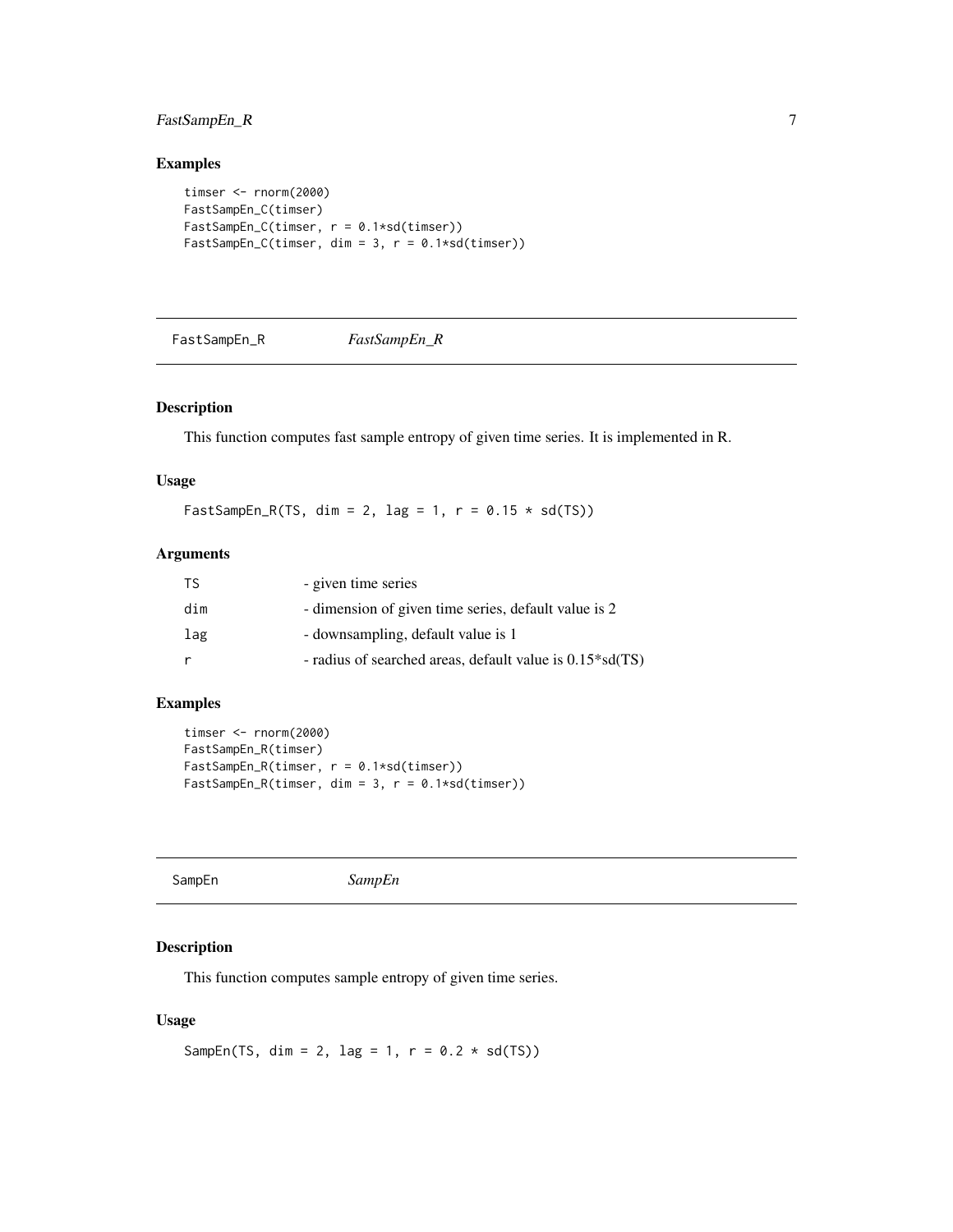#### <span id="page-7-0"></span>Arguments

| TS. | - given time series                                       |
|-----|-----------------------------------------------------------|
| dim | - dimension of given time series, default value is 2      |
| lag | - downsampling, default value is 1                        |
|     | - radius of searched areas, default value is $0.2*sd(TS)$ |

#### Examples

```
timser <- rnorm(2000)
SampEn(timser)
SampEn(timser, r = 0.1*sd(timser))
SampEn(timser, dim = 3, r = 0.1 * sd(timser))
```
SampEn\_C *SampEn\_C*

#### Description

This function computes sample entropy of given time series. It is implemented in C.

#### Usage

SampEn\_C(TS, dim = 2, lag = 1,  $r = 0.2 \times sd(TS)$ )

#### Arguments

| <b>TS</b> | - given time series                                       |
|-----------|-----------------------------------------------------------|
| dim       | - dimension of given time series, default value is 2      |
| lag       | - downsampling, default value is 1                        |
|           | - radius of searched areas, default value is $0.2*sd(TS)$ |

#### Examples

```
timser <- rnorm(2000)
SampEn_C(timser)
SampEn_C(timser, r = 0.1*sd(timser))
SampEn_C(timser, dim = 3, r = 0.1*sd(timser))
```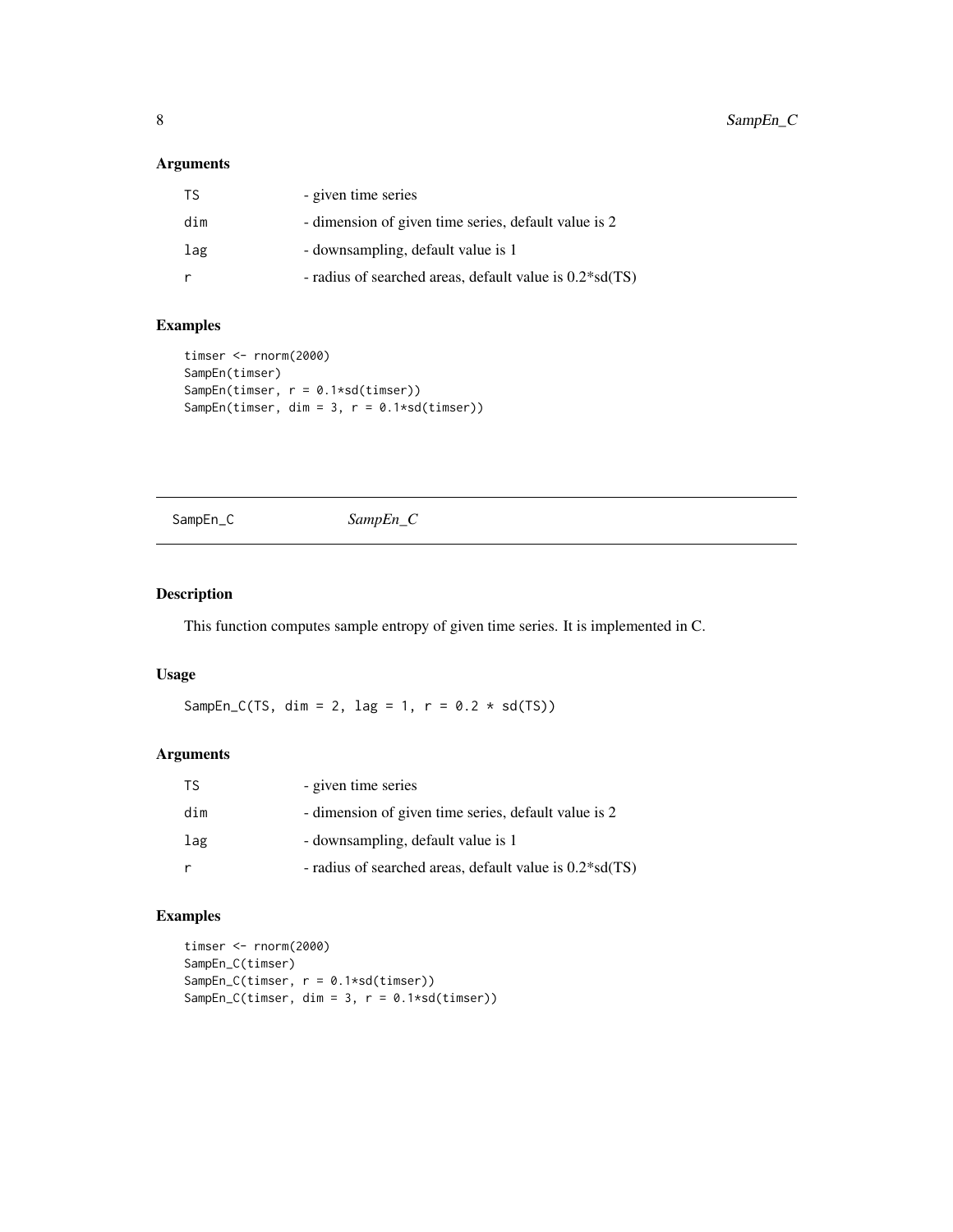<span id="page-8-0"></span>

#### Description

This function computes sample entropy of given time series. It is implemented in R.

#### Usage

SampEn\_R(TS, dim = 2, lag = 1,  $r = 0.2 * sd(TS)$ )

#### Arguments

| TS  | - given time series                                       |
|-----|-----------------------------------------------------------|
| dim | - dimension of given time series, default value is 2      |
| lag | - downsampling, default value is 1                        |
|     | - radius of searched areas, default value is $0.2*sd(TS)$ |

#### Examples

timser <- rnorm(2000) SampEn\_R(timser) SampEn\_R(timser, r = 0.1\*sd(timser)) SampEn\_R(timser, dim = 3, r = 0.1\*sd(timser))